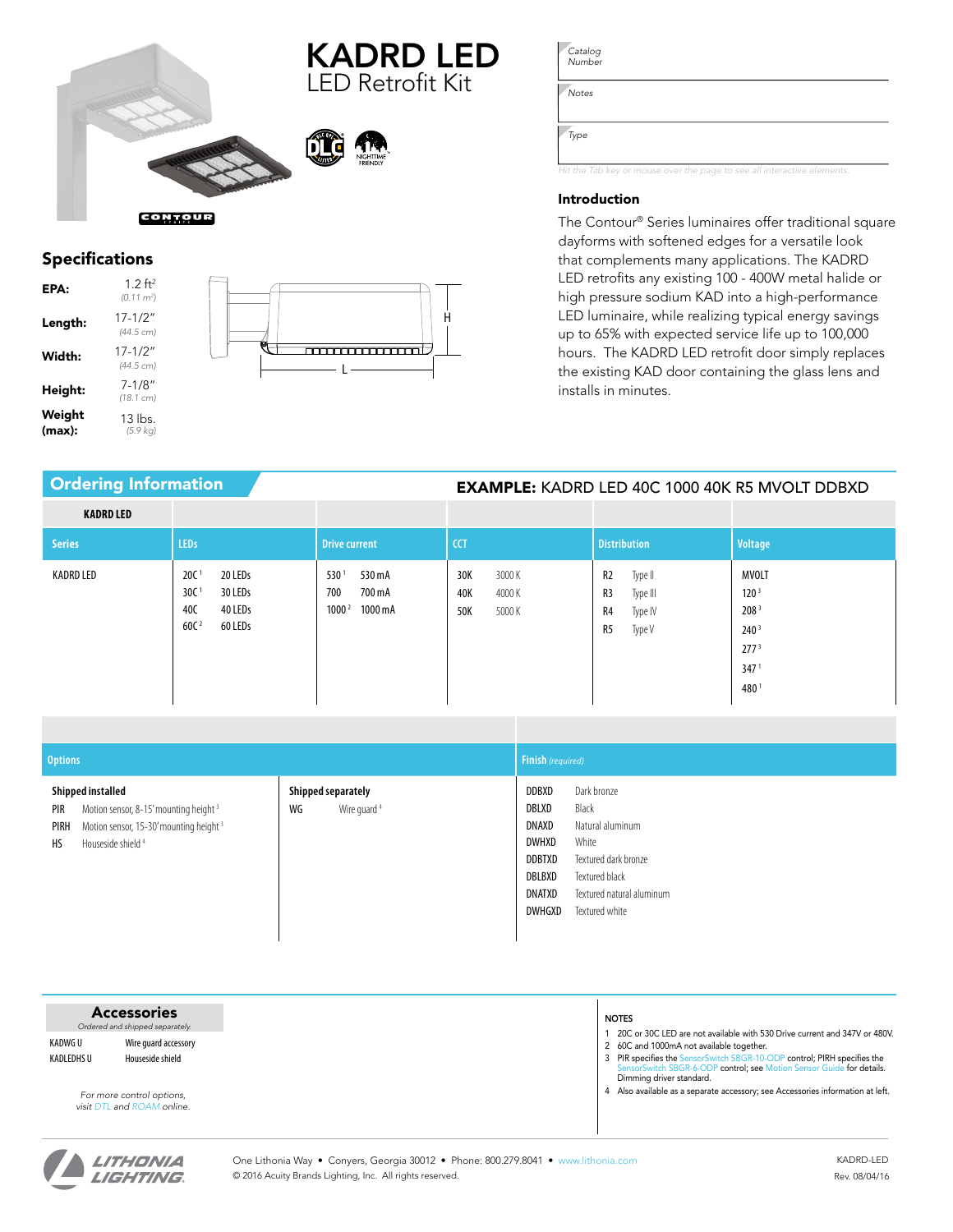# Lumen Output

Lumen values are from photometric tests performed in accordance with IESNA LM-79-08. Data is considered to be representative of the configurations shown, within the tolerances allowed by Lighting Facts. Actual performance

| <b>LEDs</b> | <b>Drive Current</b> | <b>System</b> | Dist.          |        |                | 30K          |                         |            |        |                         | 40K          |                |            |        |                | <b>50K</b>   |                |            |
|-------------|----------------------|---------------|----------------|--------|----------------|--------------|-------------------------|------------|--------|-------------------------|--------------|----------------|------------|--------|----------------|--------------|----------------|------------|
|             | (mA)                 | <b>Watts</b>  | <b>Type</b>    | Lumens | $\mathsf B$    | $\mathbf{U}$ | $\mathsf{G}$            | <b>LPW</b> | Lumens | $\overline{B}$          | $\mathbf{U}$ | G              | <b>LPW</b> | Lumens | B              | $\mathbf{U}$ | $\mathsf{G}$   | <b>LPW</b> |
|             |                      |               | R <sub>2</sub> | 4,140  | $\mathbf{1}$   | $\mathbf 0$  | $\mathbf{1}$            | 115        | 4,446  | $\mathbf{1}$            | 0            | $\mathbf{1}$   | 123        | 4,473  | $\mathbf{1}$   | $\mathbf{0}$ | $\mathbf{1}$   | 124        |
|             |                      |               | R <sub>3</sub> | 4,123  | $\mathbf{1}$   | 0            | $\mathbf{1}$            | 115        | 4,427  | $\mathbf{1}$            | 0            | $\mathbf{1}$   | 123        | 4,455  | $\mathbf{1}$   | $\mathbf{0}$ | $\mathbf{1}$   | 124        |
|             | 530 mA               | 35W           | R4             | 4,128  | $\mathbf{1}$   | 0            | $\mathbf{1}$            | 115        | 4,433  | $\mathbf{1}$            | 0            | $\mathbf{1}$   | 123        | 4,460  | $\mathbf{1}$   | $\mathbf{0}$ | $\mathbf{1}$   | 124        |
|             |                      |               | R <sub>5</sub> | 4,381  | $\overline{2}$ | 0            | $\mathbf{1}$            | 122        | 4,704  | $\overline{2}$          | 0            | $\mathbf{1}$   | 131        | 4,734  | $\overline{2}$ | $\mathbf{0}$ | $\mathbf{1}$   | 131        |
|             |                      |               | R <sub>2</sub> | 5,271  | $\mathbf{1}$   | 0            | $\mathbf{1}$            | 115        | 5,660  | $\mathbf{1}$            | $\pmb{0}$    | $\mathbf{1}$   | 123        | 5,696  | $\mathbf{1}$   | $\pmb{0}$    | $\mathbf{1}$   | 124        |
|             |                      | 46W           | R <sub>3</sub> | 5,250  | $\mathbf{1}$   | 0            | $\overline{2}$          | 114        | 5,637  | $\mathbf{1}$            | $\mathbf{0}$ | $\overline{2}$ | 123        | 5,672  | $\mathbf{1}$   | $\mathbf{0}$ | $\overline{2}$ | 123        |
| 20C         | 700 mA               |               | R4             | 5,256  | $\mathbf{1}$   | $\pmb{0}$    | $\overline{2}$          | 114        | 5,644  | $\mathbf{1}$            | $\pmb{0}$    | $\overline{2}$ | 123        | 5,679  | $\mathbf{1}$   | $\pmb{0}$    | $\overline{2}$ | 123        |
|             |                      |               | R <sub>5</sub> | 5,578  | $\overline{3}$ | $\mathbf{0}$ | $\mathbf{1}$            | 121        | 5,990  | $\overline{3}$          | $\mathbf{0}$ | $\mathbf{1}$   | 130        | 6,027  | $\overline{3}$ | $\mathbf{0}$ | $\mathbf{1}$   | 131        |
|             |                      |               | R <sub>2</sub> | 7,344  | $\mathbf{1}$   | 0            | $\overline{2}$          | 101        | 7,886  | $\mathbf{1}$            | 0            | $\overline{2}$ | 108        | 7,935  | $\mathbf{1}$   | $\pmb{0}$    | $\overline{2}$ | 109        |
|             | 1000 mA              | 73W           | R <sub>3</sub> | 7,314  | $\mathbf{1}$   | 0            | $\overline{2}$          | 100        | 7,854  | $\mathbf{1}$            | $\mathbf{0}$ | $\overline{2}$ | 108        | 7,903  | $\mathbf{1}$   | $\mathbf{0}$ | $\overline{2}$ | 108        |
|             |                      |               | R4             | 7,322  | $\mathbf{1}$   | 0            | $\overline{2}$          | 100        | 7,863  | $\mathbf{1}$            | 0            | $\overline{2}$ | 108        | 7,912  | $\mathbf{1}$   | 0            | $\overline{2}$ | 108        |
|             |                      |               | R <sub>5</sub> | 7,771  | $\overline{3}$ | 0            | $\mathbf{1}$            | 106        | 8,345  | $\overline{3}$          | $\mathbf{0}$ | $\mathbf{1}$   | 114        | 8,397  | $\overline{3}$ | $\pmb{0}$    | $\mathbf{1}$   | 115        |
|             |                      |               | R <sub>2</sub> | 6,166  | $\mathbf{1}$   | 0            | $\overline{2}$          | 116        | 6,621  | $\mathbf{1}$            | $\mathbf{0}$ | $\overline{2}$ | 125        | 6,663  | $\mathbf{1}$   | $\mathbf{0}$ | $\overline{2}$ | 126        |
|             | 530 mA               | 53W           | R <sub>3</sub> | 6,141  | $\mathbf{1}$   | 0            | $\overline{2}$          | 116        | 6,594  | $\mathbf{1}$            | $\mathbf{0}$ | $\overline{2}$ | 124        | 6,635  | $\mathbf{1}$   | $\mathbf{0}$ | $\overline{2}$ | 125        |
|             |                      |               | R4             | 6,148  | $\mathbf{1}$   | 0            | $\overline{2}$          | 116        | 6,602  | $\mathbf{1}$            | $\pmb{0}$    | $\overline{2}$ | 125        | 6,643  | $\mathbf{1}$   | $\pmb{0}$    | $\overline{2}$ | 125        |
|             |                      |               | R <sub>5</sub> | 6,525  | $\overline{3}$ | $\mathbf{0}$ | $\mathbf{1}$            | 123        | 7,006  | $\overline{3}$          | $\mathbf{0}$ | $\mathbf{1}$   | 132        | 7,050  | $\overline{3}$ | $\mathbf{0}$ | $\mathbf{1}$   | 133        |
|             |                      |               | R <sub>2</sub> | 7,817  | $\mathbf{1}$   | 0            | $\overline{2}$          | 112        | 8,395  | $\overline{2}$          | 0            | $\overline{2}$ | 120        | 8,447  | $\mathbf{1}$   | $\mathbf{0}$ | $\overline{2}$ | 121        |
| 30C         | 700 mA               | 70W           | R <sub>3</sub> | 7,785  | $\mathbf{1}$   | 0            | $\overline{2}$          | 111        | 8,360  | $\mathbf{1}$            | $\mathbf{0}$ | $\overline{2}$ | 119        | 8,412  | $\mathbf{1}$   | $\mathbf 0$  | $\overline{2}$ | 120        |
|             |                      |               | R4             | 7,795  | $\mathbf{1}$   | 0            | $\overline{2}$          | 111        | 8,370  | $\mathbf{1}$            | 0            | $\overline{2}$ | 120        | 8,422  | $\mathbf{1}$   | 0            | $\overline{2}$ | 120        |
|             |                      |               | R <sub>5</sub> | 8,272  | 3              | $\pmb{0}$    | $\mathbf{1}$            | 118        | 8,883  | $\overline{3}$          | $\pmb{0}$    | $\overline{2}$ | 127        | 8,938  | 3              | $\pmb{0}$    | $\mathbf{1}$   | 128        |
|             |                      | 108W          | R <sub>2</sub> | 10,755 | $\overline{2}$ | 0            | $\overline{2}$          | 100        | 11,549 | $\overline{2}$          | $\mathbf{0}$ | $\overline{2}$ | 107        | 11,621 | $\overline{2}$ | $\mathbf{0}$ | $\overline{2}$ | 108        |
|             |                      |               | R <sub>3</sub> | 10,711 | $\overline{2}$ | 0            | $\sqrt{2}$              | 99         | 11,502 | $\overline{2}$          | $\mathbf{0}$ | $\overline{2}$ | 106        | 11,574 | $\overline{2}$ | $\pmb{0}$    | $\overline{2}$ | 107        |
|             | 1000 mA              |               | R <sub>4</sub> | 10,724 | $\overline{2}$ | 0            | $\overline{2}$          | 99         | 11,515 | $\overline{2}$          | $\mathbf{0}$ | $\overline{2}$ | 107        | 11,587 | $\overline{2}$ | $\mathbf{0}$ | $\overline{2}$ | 107        |
|             |                      |               | R <sub>5</sub> | 11,381 | $\overline{3}$ | $\mathbf{0}$ | $\overline{2}$          | 105        | 12,221 | 3                       | $\mathbf{0}$ | $\overline{2}$ | 113        | 12,297 | $\overline{3}$ | $\pmb{0}$    | $\overline{2}$ | 114        |
|             |                      |               | R <sub>2</sub> | 8,156  | $\overline{2}$ | 0            | $\overline{2}$          | 115        | 8,758  | $\overline{2}$          | 0            | $\overline{2}$ | 123        | 8,812  | $\overline{2}$ | $\mathbf 0$  | $\overline{2}$ | 124        |
|             |                      | 71W           | R <sub>3</sub> | 8,122  | $\mathbf{1}$   | 0            | $\overline{2}$          | 114        | 8,722  | $\overline{2}$          | 0            | $\overline{2}$ | 123        | 8,776  | $\overline{2}$ | $\mathbf 0$  | $\overline{2}$ | 124        |
|             | 530 mA               |               | R4             | 8,132  | $\mathbf{1}$   | 0            | $\overline{2}$          | 115        | 8,732  | $\mathbf{1}$            | 0            | $\overline{2}$ | 123        | 8,786  | $\mathbf{1}$   | 0            | $\overline{2}$ | 124        |
|             |                      |               | R <sub>5</sub> | 8,630  | 3              | $\mathbf{0}$ | $\overline{2}$          | 122        | 9,267  | $\overline{\mathbf{3}}$ | $\mathbf{0}$ | $\overline{2}$ | 131        | 9,325  | $\overline{3}$ | $\pmb{0}$    | $\overline{2}$ | 131        |
|             |                      |               | R <sub>2</sub> | 10,286 | $\overline{2}$ | $\mathbf{0}$ | $\overline{2}$          | 109        | 11,045 | $\overline{2}$          | $\mathbf{0}$ | $\overline{2}$ | 118        | 11,114 | $\overline{2}$ | $\mathbf{0}$ | $\overline{2}$ | 118        |
| 40C         | 700 mA               | 94W           | R <sub>3</sub> | 10,244 | $\overline{2}$ | $\pmb{0}$    | $\mathbf 2$             | 109        | 11,000 | $\overline{2}$          | $\mathbf{0}$ | $\overline{2}$ | 117        | 11,069 | $\overline{2}$ | $\pmb{0}$    | $\overline{2}$ | 118        |
|             |                      |               | R <sub>4</sub> | 10,256 | $\overline{2}$ | $\mathbf{0}$ | $\overline{2}$          | 109        | 11,013 | $\overline{2}$          | $\mathbf{0}$ | $\overline{2}$ | 117        | 11,081 | $\overline{2}$ | $\mathbf{0}$ | $\overline{2}$ | 118        |
|             |                      |               | R <sub>5</sub> | 10,884 | 3              | $\pmb{0}$    | $\overline{2}$          | 116        | 11,688 | 3                       | $\mathbf{0}$ | $\overline{2}$ | 124        | 11,761 | $\overline{3}$ | $\pmb{0}$    | $\overline{2}$ | 125        |
|             |                      |               | R <sub>2</sub> | 13,923 | $\overline{2}$ | $\mathbf{0}$ | $\overline{2}$          | 99         | 14,951 | $\overline{2}$          | $\mathbf{0}$ | $\overline{2}$ | 106        | 15,045 | $\overline{2}$ | $\mathbf{0}$ | $\overline{2}$ | 107        |
|             | 1000 mA              | 141W          | R3             | 13,866 | $\overline{2}$ | 0            | $\overline{\mathbf{3}}$ | 98         | 14,890 | $\overline{2}$          | $\mathbf{0}$ | 3              | 106        | 14,983 | $\overline{2}$ | $\pmb{0}$    | 3              | 106        |
|             |                      |               | R4             | 13,882 | $\overline{2}$ | $\mathbf{0}$ | $\overline{3}$          | 98         | 14,907 | $\overline{2}$          | $\mathbf{0}$ | $\overline{3}$ | 106        | 15,000 | $\overline{2}$ | $\mathbf{0}$ | $\overline{3}$ | 106        |
|             |                      |               | R <sub>5</sub> | 14,733 | $\overline{4}$ | $\mathbf{0}$ | $\overline{2}$          | 104        | 15,821 | $\overline{4}$          | $\mathbf{0}$ | $\overline{2}$ | 112        | 15,920 | $\overline{4}$ | $\mathbf{0}$ | $\overline{2}$ | 113        |
|             |                      |               | R <sub>2</sub> | 11,997 | $\overline{2}$ | $\mathbf{0}$ | $\overline{2}$          | 116        | 12,882 | $\overline{2}$          | $\mathbf{0}$ | $\overline{2}$ | 125        | 12,963 | $\overline{2}$ | $\mathbf{0}$ | $\overline{2}$ | 126        |
|             | 530 mA               | 103W          | R <sub>3</sub> | 11,947 | $\overline{2}$ | 0            | $\overline{2}$          | 116        | 12,829 | $\overline{2}$          | $\pmb{0}$    | $\overline{2}$ | 125        | 12,909 | $\overline{2}$ | $\pmb{0}$    | $\overline{2}$ | 125        |
|             |                      |               | R <sub>4</sub> | 11,961 | $\overline{2}$ | $\mathbf{0}$ | $\overline{2}$          | 116        | 12,844 | $\overline{2}$          | $\mathbf{0}$ | $\overline{2}$ | 125        | 12,925 | $\overline{2}$ | $\mathbf{0}$ | $\overline{2}$ | 125        |
| 60C         |                      |               | R <sub>5</sub> | 12,694 | $\overline{4}$ | 0            | $\overline{2}$          | 123        | 13,632 | $\overline{4}$          | $\pmb{0}$    | $\overline{2}$ | 132        | 13,717 | $\overline{4}$ | $\pmb{0}$    | $\overline{2}$ | 133        |
|             |                      |               | R <sub>2</sub> | 14,927 | 3              | $\mathbf{0}$ | $\overline{3}$          | 109        | 16,029 | $\overline{3}$          | $\mathbf{0}$ | $\overline{3}$ | 117        | 16,130 | $\overline{3}$ | $\mathbf{0}$ | $\overline{3}$ | 118        |
|             | 700 mA               | 134W          | R3             | 14,866 | 3              | 0            | $\overline{3}$          | 109        | 15,964 | $\overline{2}$          | 0            | 3              | 117        | 16,063 | $\overline{2}$ | $\pmb{0}$    | 3              | 117        |
|             |                      |               | R4             | 14,884 | $\overline{3}$ | 0            | $\overline{3}$          | 109        | 15,982 | $\overline{2}$          | $\mathbf{0}$ | $\overline{3}$ | 117        | 16,082 | $\overline{2}$ | $\pmb{0}$    | $\overline{3}$ | 117        |
|             |                      |               | R <sub>5</sub> | 15,796 | 4              | 0            | $\overline{2}$          | 115        | 16,962 | $\overline{4}$          | $\bf{0}$     | $\overline{2}$ | 124        | 17,068 | $\overline{4}$ | $\mathbf{0}$ | $\overline{2}$ | 125        |